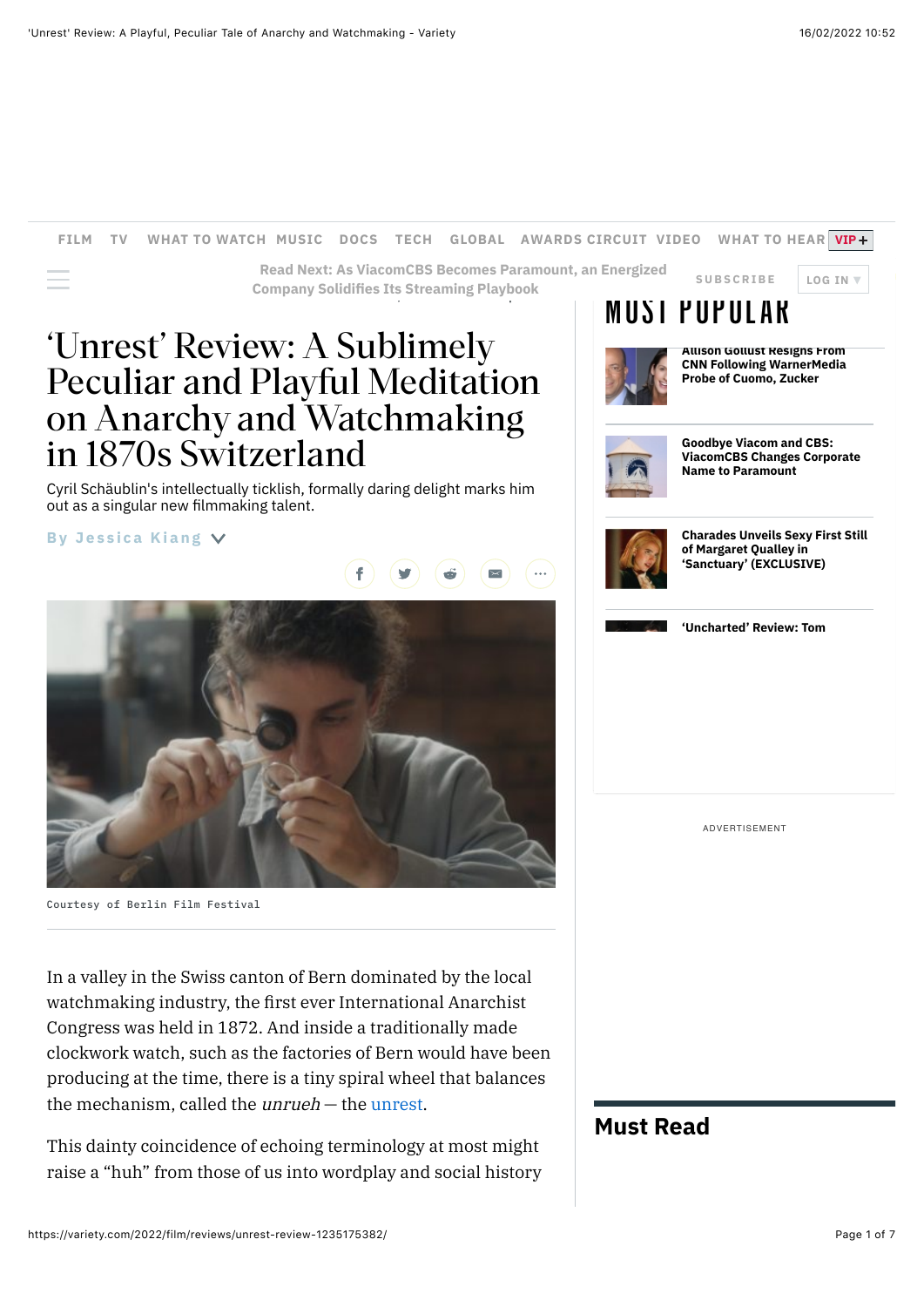and Twitter accounts that exclusively post images of machinery at work. But for Swiss director Cyril Schäublin, it becomes the kernel of "Unrest," a gorgeously playful oddity glimmering with insight into ideology, photography, cartography, telegraphy, celebrity, solidarity, the flow of capital, the unruliness of time and the somehow noble lunacy of trying to tame such a massive concept into a brass doodad small enough to fit in a waistcoat pocket.

ADVERTISEMENT

## **Related Stories**



 $VTD +$ **John Malone's CNN [Miscalculation](https://variety.com/vip/john-malones-cnn-miscalculation-1235180460/)**



**'The Passengers of the Night' Review: Charlotte Gainsbourg Leads a [Pleasantly Low-](https://variety.com/2022/film/reviews/the-passengers-of-the-night-review-les-passagers-de-la-nuit-1235182541/)Key Slice of Life**

Pyotr Kropotkin was a Russian polymath who became a central figure in the anarcho-communist movement of the late 1800s. In "Unrest" he is introduced obliquely, by a small knot of young Russian ladies in lace carrying white parasols and clutching flowered hats to their heads against the wind. They talk about "Poor Pyotr" — he was rumored to have fallen in love with a photograph of a woman from Papua New Guinea who was executed after she slit the throat of an English officer who tried to kiss her — and remark that he is now visiting "some valley in Switzerland," where he has become an anarchist. The (in)action then moves to Switzerland, where Pyotr (Alexei Evstratov) arrives in the watchmaking town of St. Imier, ostensibly to carry out a survey for a more accurate map of the region.

St. Imier, in particular the watch factory, is already a hotbed of anarchist activism. The workers, mostly women, have a protounion which allies itself with other such organizations globally — sending a portion of its monies to help striking Baltimore rail workers, among other causes. This is not popular with factory director Roulet (Valentin Merz) who issues an edict that any affiliated workers must be dismissed. Among those thus losing their jobs is young, pretty unrest-wheel-fitter Josephine (Clara



#### [FILM](https://variety.com/v/film/)

**Britney Spears' 'Crossroads' Turns 20: [Director Tamra Davis Shares Memories of](https://variety.com/2022/film/news/britney-spears-crossroads-movie-tamra-davis-1235181765/) Working With Pop Star**



**'Sonic the Hedgehog' Spinoff [Series About Knuckles Set at](https://variety.com/2022/tv/news/sonic-the-hedgehog-knuckles-series-paramount-plus-1235182866/) Paramount Plus**

#### [FILM](https://variety.com/v/film/)

[TV](https://variety.com/v/tv/)

[TV](https://variety.com/v/tv/)



#### **'Spider-Man: No Way Home' [Takes Down 'Avatar' to Become](https://variety.com/2022/film/news/spider-man-no-way-home-avatar-box-office-record-1235180474/) Third-Biggest Movie Ever at Domestic Box Office**



#### **['Barry' Season 3 to Premiere in](https://variety.com/2022/tv/news/hbo-news-barry-season-3-announcements-tcas-1235182542/) April on HBO**





ADVERTISEMENT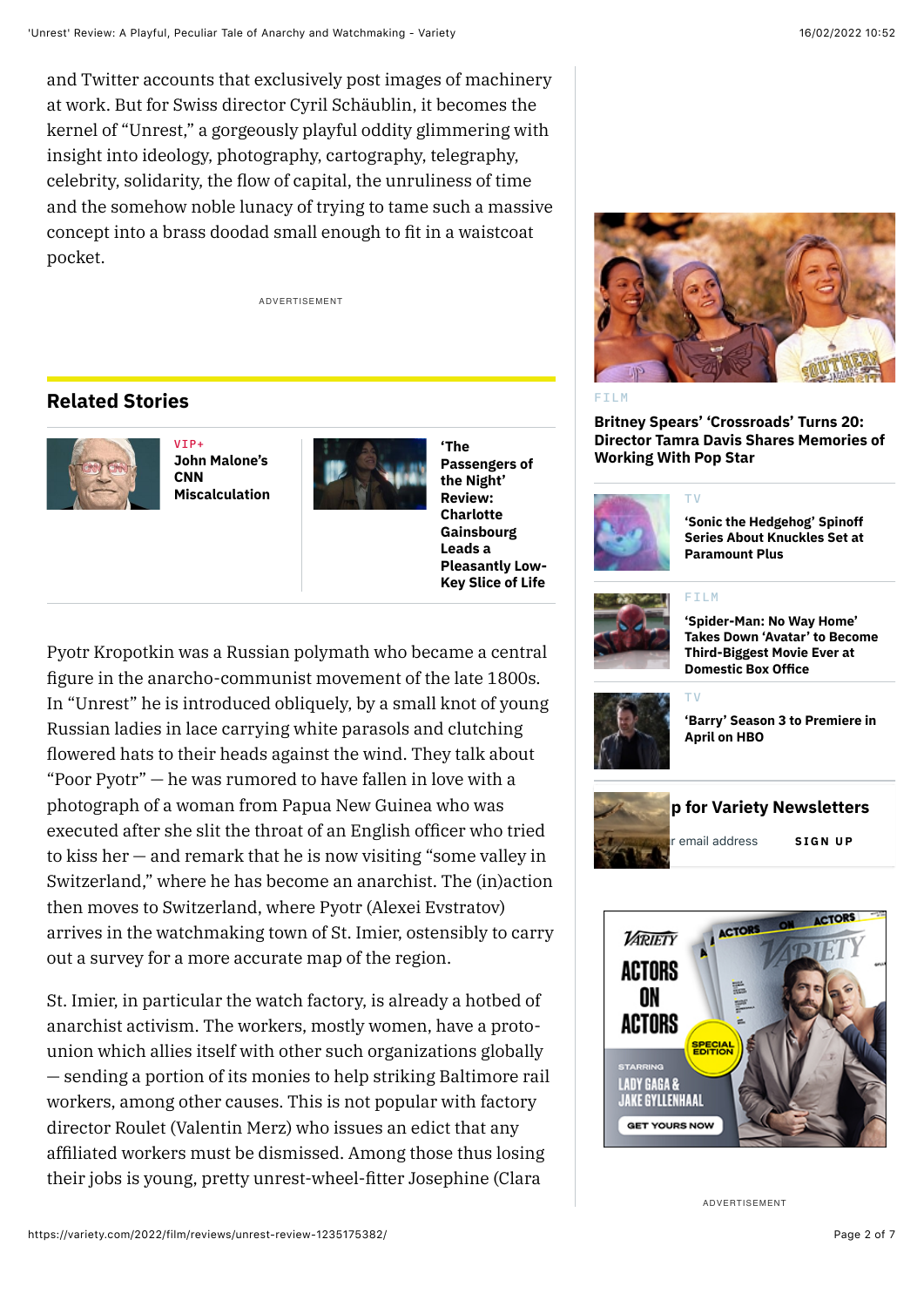Gostynski). She meets Pyotr. They go for a walk. Just as anarchists are proudly anti-authoritarian, so does "Unrest" rebel beautifully against the tyranny of things having to happen in a movie.

Instead, we get a madly intricate lattice of details and sketches occurring in and around the town. There's a photographer who also sells pictures of well-known figures, adjusting the price as he gauges the interest of the buyer. There's a pair of affable gendarmes tasked with keeping the peace in what is perhaps the most pacific place on earth. And there's the resonant irony that, ten years before Standard Time became a thing, timepiece hub St. Imier runs on four different clocks: factory time, municipal time, telegraph time and railway time. One can arrive at work early and still somehow be late.

ADVERTISEMENT

This is only writer-director-editor Schäublin's second film, after 2017's terrific "Those Who Are Fine," and already he has established a distinctively offbeat aesthetic. Played by a nonprofessional, mostly local cast, which gives this period picture its casual modernity, the characters are often framed at the extreme edge of DP Silvan Hillmann's shimmery, dappled images, in compositions that are mostly forest or sky or the eaves of buildings.

A high proportion of the dialogue, as in that first film, is pointedly transactional and numerical: people calling out lists of wages, order amounts and distance measurements. But where "Those Who Are Fine" used serial numbers and bank codes as an expression of the uncanny alienation of modern human interaction, here the device works more warmly and whimsically. The murmured litanies of "Unrest," sparkling against sound designer Miguel Cabral Moraes' airy sonic backdrop of wind and nature, are surprisingly restful.

Counter to the volatile era of ideological ferment being investigated, the film's mood is marked by serenity and a deepin-thought quiet so undisturbed you could hear the ticking of a watch from a hundred paces. Reports of violence are met with little more than an owlish blink or a raised eyebrow. Political gatherings are more likely to culminate in a song sung by a choir of pure voices than in fisticuffs between bearded men in